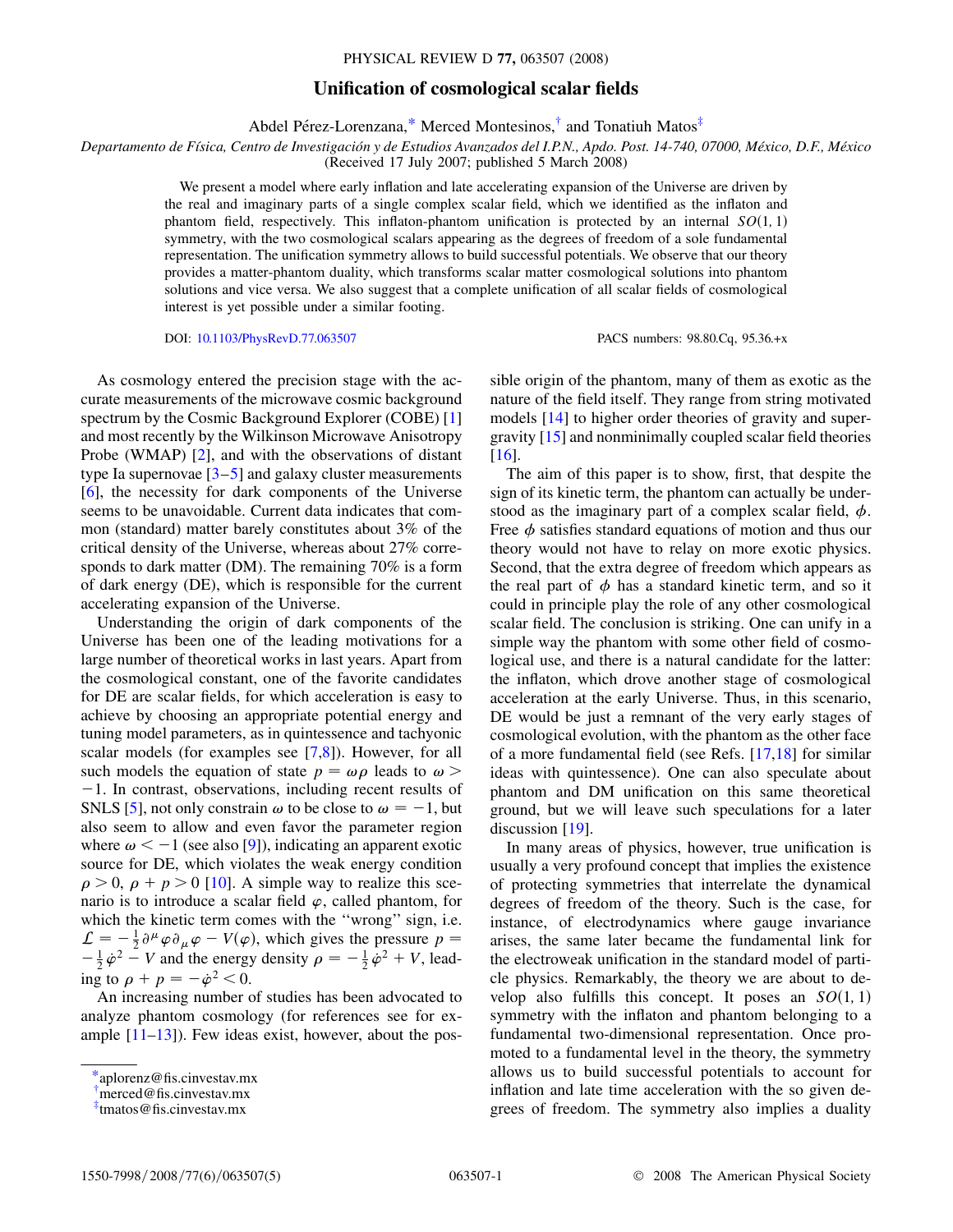among matter and phantom cosmological solutions. Furthermore, the theory has an immediate extension to include other scalars of cosmological interest. Those are the central points of the present paper.

To elaborate our theory, let us start by considering a single complex scalar field  $\phi = \frac{1}{\sqrt{2}}(\varphi_1 + i\varphi_2)$ . As fundamental symmetries can usually be read out of the kinetic terms, we will for the moment switch off any possible potential, and, contrary to standard lore, we write a complex kinetic term for  $\phi$ , such that the real Lagrangian is given in the noncanonical form

$$
\mathcal{L} = \frac{1}{2} [\partial_{\mu} \phi \partial^{\mu} \phi + \partial_{\mu} \phi^* \partial^{\mu} \phi^*]; \tag{1}
$$

<span id="page-1-1"></span>where the contraction of space-time indices with the background metric is to be understood. As it should be clear, despite its unusual form, the Lagrangian describes the correct equations of motion for the free fields  $\phi$  and  $\phi^*$ . Nevertheless, when written in terms of real and imaginary parts of  $\phi$ , the above Lagrangian acquires the remarkable expression

$$
\mathcal{L} = \frac{1}{2} [\partial_{\mu} \varphi_1 \partial^{\mu} \varphi_1 - \partial_{\mu} \varphi_2 \partial^{\mu} \varphi_2]; \tag{2}
$$

<span id="page-1-0"></span>where not only the two real component fields are decoupled, but also the imaginary part has the opposite sign in the kinetic term with respect to  $\varphi_1$ . Thus,  $\varphi_2$  can indeed be identified as a phantom field, while the standard scalar field  $\varphi_1$  still allows for a variety of interpretations. We would like to identify  $\varphi_1$  as the inflaton, thus achieving a first step towards phantom-inflaton unification.

It is fair to mention that there already exist some models in the literature where phantom and an ordinary scalar field are treated together on a cosmological frame. By construction, it is clear that all such models are described in principle by the same kinetic Lagrangian term given in Eq. ([2](#page-1-0)). Such are the cases of the so-called quintom models [\[20\]](#page-4-11), and the hessence models [[21](#page-4-12)]. Nevertheless, both models were constructed *ad hoc* to address a single problem, the nature of DE as produced by a complex system with a phantom component. Clearly, having the same action term is just an accidental overlapping. The actual physics a model can account for depends not only on the basic ingredients, but also on the extent to which they can be identified as specific degrees of freedom of a real system. In this sense, our model is different than any previously presented model. We intend to guide the construction of our cosmological model by the fundamental principles of simplicity and the use of symmetries. And so, as we will show, it is the identification of  $\varphi_1$  with the inflaton and the identification of the right symmetry for the model that shall provide us the simplest, meaningful, and minimal realization of our cosmological unification idea by connecting both stages of accelerating expansion at a very fundamental level.

Next, we look for the symmetries of the above kinetic terms. First, notice that the Lagrangian in Eq. [\(1](#page-1-1)) can be put in the same functional form of Eq.  $(2)$ , by the simple reparametrization  $\phi^* \rightarrow i \phi^*$ , which resembles Wick transformation that connects Euclidean to Minkowski  $1 + 1$ dimensional spaces, where one changes  $t \rightarrow it$  on the Euclidean metric  $ds_E^2 = dx^2 + dt^2$  to get  $ds^2 =$  $dx^2 - dt^2$ . As a matter of fact, the analogy has a deeper meaning which becomes transparent if we define the twodimensional vectorlike array

$$
\Phi_E = \left(\begin{array}{c} \phi \\ \phi^* \end{array}\right),\tag{3}
$$

<span id="page-1-2"></span>in terms of which Eq.  $(1)$  is simply written as the Euclidean metric contraction

$$
\mathcal{L} = \frac{1}{2} \partial_{\mu} \Phi_{E}^{T} \cdot \partial^{\mu} \Phi_{E}
$$
 (4)

<span id="page-1-3"></span>on field space (aside from derivatives), where *T* stands for the transpose. Similarly, the Lagrangian in Eq. [\(2\)](#page-1-0) can be expressed as

$$
\mathcal{L} = \frac{1}{2} \partial_{\mu} \Phi^{T} \cdot \sigma_{3} \cdot \partial^{\mu} \Phi = \frac{1}{2} \eta_{ij} \partial_{\mu} \Phi^{i} \partial^{\mu} \Phi^{j}, \qquad (5)
$$

<span id="page-1-4"></span>where we have now written the real field components as

$$
\Phi = \begin{pmatrix} \varphi_1 \\ \varphi_2 \end{pmatrix}, \tag{6}
$$

and we have recognized the  $1 + 1$  dimensional Minkowski metric as  $\eta = \sigma_3 = \text{diag}(1, -1)$ .

The conclusion is straightforward. The simple Lagrangian theory we have just presented for inflaton and phantom unification has an internal guarding symmetry. That corresponds to the symmetry transformations on field space that preserve the  $1 + 1$  Euclidean (or Minkowski) metric. For the Euclidean contraction on Eq. ([4\)](#page-1-2) we have the symmetry group  $O(2, \mathbb{C})$ , consisting of all two by two orthogonal complex matrices.  $O(2, \mathbb{C})$  is a dimension one, nonconnected, complex Lie group, which is isomorphic to the indefinite orthogonal group  $O(1, 1, \mathbb{C}),$ whose transformations preserve the Minkowski metric contraction in Eq. [\(5\)](#page-1-3). The identity component of  $O(2, \mathbb{C})$ , i.e. the subgroup of symmetry transformations connected to the identity, is  $SO(2, \mathbb{C})$  which is isomorphic to  $SO(1, 1, \mathbb{C}) \subset O(1, 1, \mathbb{C})$ . The algebra of the former has a single generator over  $\mathbb{C}$ , that one identifies as  $i\sigma_2$ , whereas the generator of  $SO(1, 1, \mathbb{C})$  is  $\sigma_1$ .  $SO(1, 1, \mathbb{C})$ contains two Lorentz-like subgroups  $SO(1, 1)$ , which by using the exponential mapping are expressed as the complex rotations  $g_{\alpha} = \exp(i\alpha \sigma_1)$  and the standard (real) Lorentz boosts  $h_{\alpha} = \exp(\alpha \sigma_1)$ ; for  $\alpha$  real.  $\Phi$  corresponds to the fundamental (two-dimensional complex) representation. It is easy to see that the Wick transformation  $\phi^* \rightarrow$  $i\phi^*$  on  $\Phi_F$  gives

$$
\Phi_E \to \begin{pmatrix} \phi \\ i\phi^* \end{pmatrix} = e^{i(\pi/4)\sigma_1} \begin{pmatrix} \varphi_1 \\ \varphi_2 \end{pmatrix},\tag{7}
$$

which shows the equivalence of both prescriptions.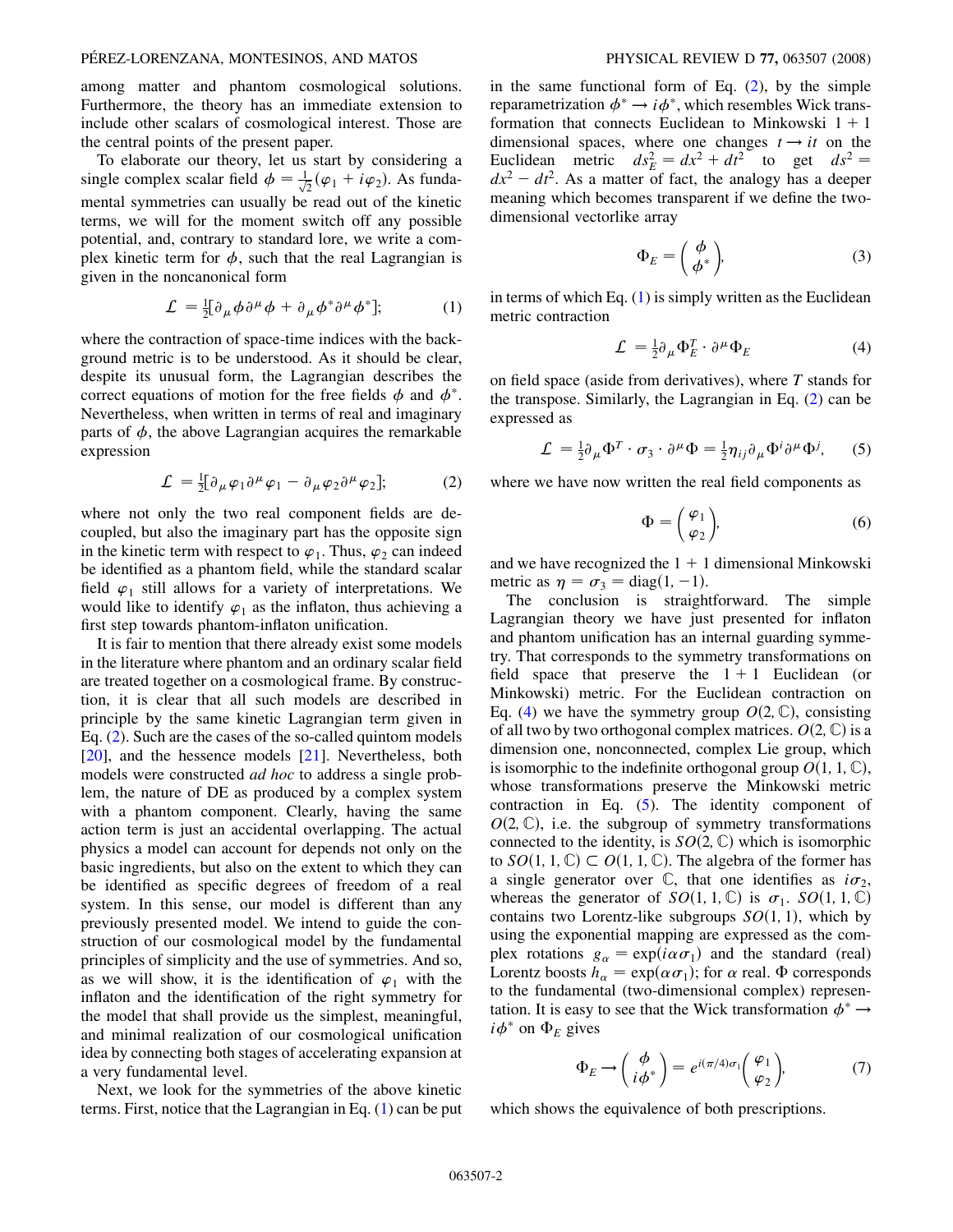Given any two arbitrary doublet representations,  $\Phi$  and -, there is only one invariant bilinear form under  $O(1, 1, \mathbb{C})$  transformations,  $\Phi^T \sigma_3 \Psi = \eta^{ij} \Phi_i \Psi_j$ . The reduced group  $SO(1, 1, \mathbb{C})$ , however, has the extra invariant  $\Phi^T i \sigma_2 \Psi = \epsilon^{ij} \Phi_i \Psi_j$ , where  $\epsilon^{ij}$  is the usual skewsymmetric tensor with  $\epsilon^{12} = 1$ . Two extra invariants exist if we restrict to any of the  $SO(1, 1)$  subgroups.  $g_{\alpha}$  complex rotations have also the invariants  $\Phi^{\dagger} \sigma_1 \Psi = \Phi_1^* \Psi_2 +$  $\Phi_2^* \Psi_1$ ; and  $\Phi^{\dagger} \Psi = \delta^{ij} \Phi_i^* \Psi_j$ . On the other hand,  $\Phi^{\dagger}i\sigma_2\Psi$ ; and  $\Phi^{\dagger}\sigma_3\Psi$  are invariant under the real boost transformations. However, notice that with the real component field representation given in Eq. [\(6](#page-1-4)), the last invariants are not independent from those of  $SO(1, 1, \mathbb{C})$ .

We will choose the  $SO(1, 1)$  subgroup given by  $g_{\alpha}$ transformations as the fundamental symmetry of our theory. This has the clear advantage that one can directly work with the two real components by using  $\Phi$  as given in Eq. ([6\)](#page-1-4), thus keeping our initial identification for the phantom and inflaton candidate fields. Therefore, our theory explicitly breaks the  $O(1, 1, \mathbb{C})$  isometry group down to an  $SO(1, 1)$  residual symmetry through the potential terms. Notice that this is unlike hessence models in Ref. [\[21\]](#page-4-12) where the other  $SO(1, 1)$  subgroup was used.

Clearly, since  $\Phi^T i \sigma_2 \Phi = 0$ , we may only use the other three associated invariants to build the potential of our unified theory, which we may rewrite as

$$
\Phi^T \sigma_3 \Phi = \varphi_1^2 - \varphi_2^2; \tag{8}
$$

$$
\Phi^{\dagger}\Phi = \varphi_1^2 + \varphi_2^2; \tag{9}
$$

$$
\Phi^{\dagger} \sigma_1 \Phi = 2\varphi_1 \varphi_2. \tag{10}
$$

It is worth noticing that the first two expressions above allow us to write quite general and independent potentials for phantom and inflaton fields as far as they depend quadratically on such fields:  $U(\varphi_1^2) = U(\Phi^T \sigma_3 \Phi +$  $\Phi^{\dagger} \Phi$ ) and  $V(\varphi_2^2) = V(\Phi^{\dagger} \Phi - \Phi^T \sigma_3 \Phi)$ , respectively. In this scenario, phantom and inflaton have consistently decoupled dynamics, provided the coupling term  $\Phi^{\dagger} \sigma_1 \Phi$  is not allowed. Remarkably, we can again make use of symmetry arguments to insure this feature by requiring the theory to be invariant under the parity transformation generated by the metric  $\eta = \sigma_3$ , under which  $\Phi^{\dagger} \sigma_1 \Phi$  is a pseudoscalar. Other bilinears remain invariant. Thus, a natural and simple choice is to take a chaotic potential for the inflaton,  $U(\varphi_1) = \frac{1}{2} \mu^2 \varphi_1^2$ . For the phantom field, on the other hand, there is not a preferred potential yet, but we can include most working examples in the literature (see [\[11](#page-4-3)[,12\]](#page-4-13) for references). For instance, one can consider the toy phantom potential with a bell profile

$$
V_0 \exp\left(-\frac{\alpha}{M_P^2} \varphi_2^2\right). \tag{11}
$$

<span id="page-2-1"></span>The dynamics with such potentials follows the general features of scalar phantom cosmology. Particularly, phan<span id="page-2-0"></span>tom obeys the equation of motion

$$
\ddot{\varphi}_2 + 3H\dot{\varphi}_2 = \frac{\partial V}{\partial \varphi_2},\tag{12}
$$

which indicates that the expansion of the Universe acts as a damping force, as usual, but the phantom moves towards local maxima, as if the potential were inverted, due to the sign on the right-hand side of Eq.  $(12)$  $(12)$  $(12)$ . Initial conditions are expected to be fixed at same time for both scalars. Early inflation would proceed as usual, followed by reheating, big bang nucleosynthesis, structure formation, and a latetime matter-dominated era. The phantom should survive all those epochs without affecting them. This can be arranged by fine tuning the potential parameters such that the phantom would remain frozen at some large value away from zero, until matter density  $\rho_m$  catches up with it at late time. Indeed, if initial phantom conditions can be arranged for almost zero initial kinetic energy,  $T = -\dot{\varphi}_2^2/2$ , and a very flat potential (small  $\alpha$  regime), the phantom starts with an equation of state with  $\omega = -1$ , with  $\rho_m \gg \rho$  during matter domination. As the Universe expands, matter density scales as  $\rho_m \propto a^{-3}$ , with *a* the metric scale function, whereas phantom density goes as  $\rho \propto \exp[-6(1 \theta(a)$ )*da*/*a*], for  $\theta(a) = (1 + T/2V)^{-1}$ . Flatness of the potential would imply that  $\theta \approx 1$ , well up to the coincidence era, where  $\Omega_{\text{matter}}$  equals  $\Omega_{\text{phantom}}$ . Thereafter, phantom gets released, gaining kinetic energy and moving towards the top of the potential producing the  $\omega < -1$  era, where we live. This would be part of a period of phantom oscillations around the maximum of the potential, where the phantom should finally settle, returning to  $\omega = -1$  within finite time. In this epoch, the Hubble parameter gets contributions from both sources,  $H^2 = (\rho + \rho_m)/3M_P^2$ .  $\theta$  becomes larger than 1, and phantom energy increases with the expansion whereas matter keeps diminishing. Thus, it is natural to expect that  $\Omega_m < \Omega_{\text{DE}}$  as observations indicate. Actual values can be accommodated, including supernova data, for some models (see for instance Ref. [\[11](#page-4-3)]).

Alternative unified scenarios where the two field components are not completely decoupled are also possible. Those are, to our point of view, much more interesting. Consider, for instance, the simple potential

$$
U(\Phi) = \frac{1}{4}M^2(\Phi^T \sigma_3 \Phi + \Phi^\dagger \Phi) - \frac{1}{2}m^2 \Phi^\dagger \sigma_1 \Phi + V_0,
$$
\n(13)

built out of the three  $SO(1, 1)$  invariants. It can be written in terms of real component fields as

$$
U = \frac{1}{2}M^2 \left(\varphi_1 - \frac{m^2}{M^2} \varphi_2\right)^2 - \frac{1}{2} \frac{m^4}{M^2} \varphi_2^2 + V_0.
$$
 (14)

The potential is unbounded, but this should not be a matter of concern due to unusual dynamics of the phantom. Above potential has a saddle point at  $\Phi = 0$ , which is a local minimum for  $\varphi_1$  but a local maximum for  $\varphi_2$ . This is the stable configuration point where the fields should finally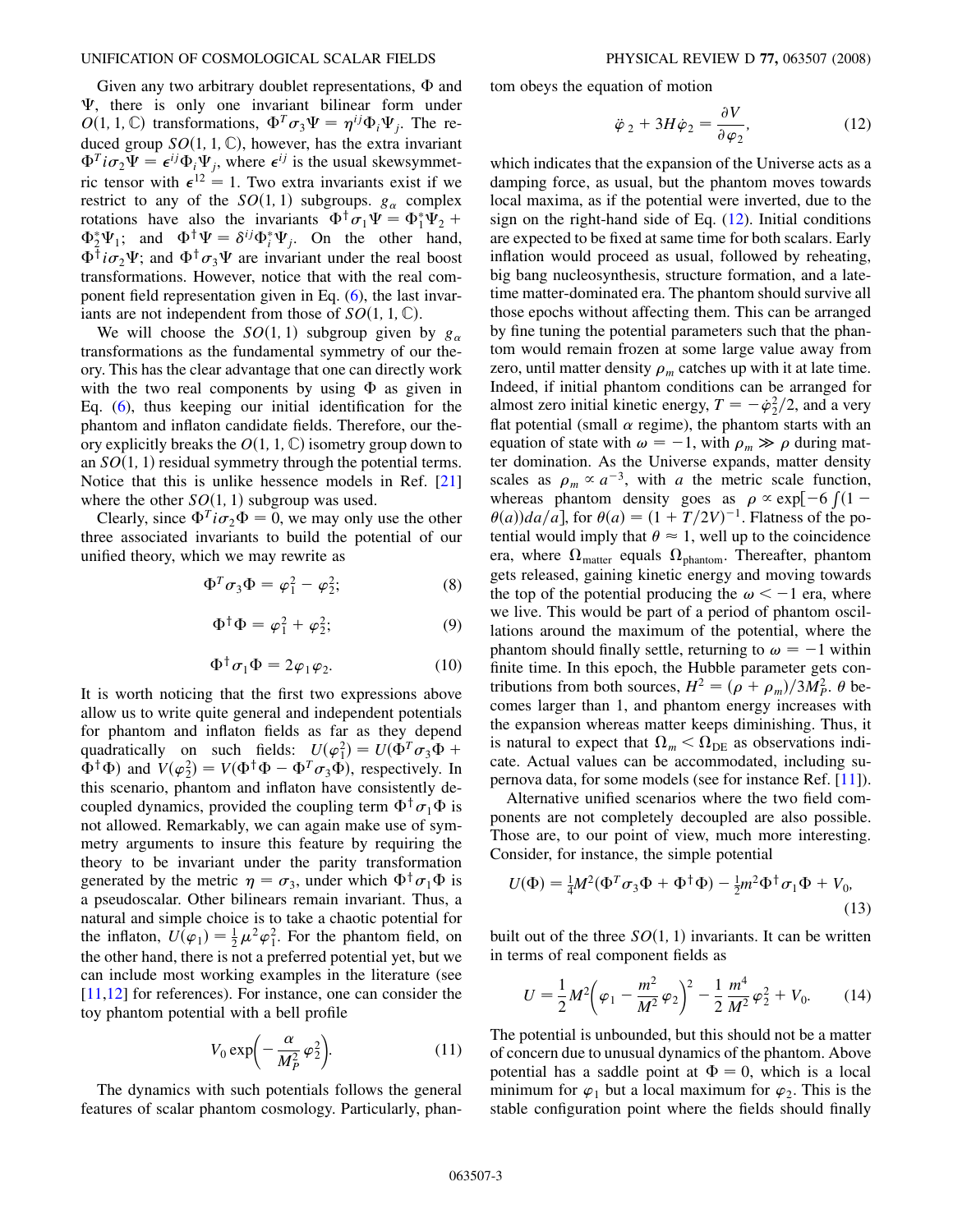settle down, no matter what the initial conditions are. This point is an attractor for the system.

For  $M \gg m$ , the potential is steeper along  $\varphi_1$ , with an almost flat direction along  $\varphi_1 = \frac{m^2}{M^2} \varphi_2$ . If initial conditions are such that  $\varphi_1$  and  $\varphi_2$  are about  $M_P$ , with no kinetic energy, we would be in a situation where the dynamics of the system is initially reduced to chaotic inflation, with  $\varphi_1$ as the inflaton.  $\varphi_1$  shall roll down the potential towards the local minimum at  $\varphi_1 = \frac{m^2}{M^2} \varphi_2$ , inflating and then reheating the Universe, whereas  $\varphi_2$  remains frozen due to its small effective mass,  $\mu = m^2/M \ll H \approx M$ . It is clear that to produce the observed amount of density perturbations in the cosmic microwave background, we require  $\delta \rho / \rho \approx$  $M/M_P \approx 10^{-5}$ , which fixes the scale *M*. After the period of reheating, the system settles at the local minimum, where the effective potential becomes  $V = V_0(1 \alpha \varphi_2^2/M_P^2$ , with  $\alpha = \frac{1}{2} m^4 M_P^2/V_0 M^2$ . This potential has the form of the very first terms in the expansion of the potential in Eq.  $(11)$ , which is actually true for almost any bell-shaped potential. Thus, dynamics should follow similar paths. The system would remain at such a point for a long period until the condition  $\rho < \rho_m$  is broken when the system is again released. Thereafter, the configuration shall move towards zero with a phantom dynamics, controlled by the rolling of  $\varphi_2$ , which undergoes damped oscillations around zero. Time evolution of  $\omega$  would help to avoid future singularities caused by the instabilities associated with the violation of null energy conditions (see first references in [[12\]](#page-4-13)). A detailed numerical analysis (that will be presented elsewhere) should probe this potential and fix the free parameters to reproduce data. By comparing with the analysis in Ref. [\[11\]](#page-4-3), it is not difficult to realize that the values  $V_0 \approx 10^{-44} \text{ GeV}^4$  and  $m \approx 5.5 \times$  $10^{-13}$  eV, are likely to provide a successful scenario, where the initial condition on  $\varphi_2$  is chosen to give a positive  $H^2$ . The smallness of those parameters indicates the need for a large fine tuning, not protected by symmetry, as in the cosmological constant problem.

Reheating by inflaton decay can also occurs in a way that does not break the protecting symmetry of our theory. Consider a singlet  $\psi_0$  and a doublet,  $\Psi^T = (\psi_1, \psi_2)$  of fermions with the  $SO(1, 1)$  invariant couplings

$$
\alpha \bar{\psi}_0 (\Phi^T \sigma_3 \Psi + \Phi^\dagger \Psi) + \beta \bar{\psi}_0 (\Phi^T i \sigma_2 \Psi + \Phi^\dagger \sigma_1 \Psi), \tag{15}
$$

which, written in terms of field components, reduce to  $2\alpha\bar{\psi}_0\varphi_1\psi_1 + 2\beta\bar{\psi}_0\varphi_1\psi_2$ . Thus, one gets the decay channels  $\varphi_1 \rightarrow \psi_0 \psi_1$ ,  $\psi_0 \psi_2$  for the inflaton, with no coupling among phantom and fermion fields. We then get the reheating temperature  $T_r \approx 6 \times 10^{-3}$  max $\{|\alpha|, |\beta|\} M_p$ .

General models based on our  $SO(1, 1)$  symmetry, regardless of the identification of  $\varphi_1$ , also have an interesting property that it is worth commenting on. Consider again our initial analogy with the  $1 + 1$  metric. By performing the exchange  $t \leftrightarrow x$  we get a conformally equivalent spacetime theory, since  $ds^2 \rightarrow -ds^2$ . In field space, this corresponds to the duality transformation  $\Phi \rightarrow \sigma_1 \Phi$ , which exchanges  $\varphi_1 \leftrightarrow \varphi_2$ . *SO*(1, 1, C) invariant forms are odd under this transformation, whereas the other two  $SO(1, 1)$ invariants are even. Thus, one can use this duality to transform matter into phantom cosmological solutions, and vice versa, just by rewriting all terms in an invariant way. A similar duality was noticed in Refs. [\[13\]](#page-4-4), but no connection to the underlying symmetry was made.

Last, but not least, our theory can straightforwardly be extended to provide the possibility of a completely unified treatment of all cosmological scalars. Briefly, by considering the kinetic terms for *n* scalar fields and a phantom, we can write them as the  $n + 1$  metric form  $\frac{1}{2} \eta_{ij} \partial_{\mu} \Phi^i \partial^{\mu} \Phi^j$ , with the obvious  $O(n, 1, \mathbb{C})$  symmetry, and  $\Phi$  representation. A model for hybrid inflation, DM and DE unification would then have the suggestive symmetry  $O(3, 1, \mathbb{C}),$ which contains the subgroup  $SO(3, 1)$ . We will address these issues in a forthcoming paper.

Summarizing, we have shown that the phantom field that may cause current cosmic acceleration can be unified with the inflaton field that drove early expansion of the Universe, as the imaginary and real parts, respectively, of a more fundamental complex scalar field. The theory that describes the unification is protected by an internal SO(1, 1) symmetry. Therefore, one can achieve unification in a true sense, with the inflaton-phantom system belonging to a fundamental representation of an internal symmetry group. The symmetry allows us to write adequate invariant potentials with enough freedom to get a successful description of both inflation and DE from the same footing. To our knowledge, this is the very first time that the concept of unification via this nontrivial symmetry is realized for the cosmological setup.

This work was supported in part by CONACyT, México, grant numbers 49865-F, 54576-F, 56159-F, and I0101/131/ 07 C-234/07. A.P.L. and T.M. are part of the Instituto Avanzado de Cosmología (IAC) collaboration.

- <span id="page-3-1"></span><span id="page-3-0"></span>[1] C. L. Bennett *et al.*, Astrophys. J. **464**, L1 (1996).
- [2] D. N. Spergel *et al.*, Astrophys. J. Suppl. Ser. **148**, 175 (2003); **170**, 377 (2007).
- <span id="page-3-2"></span>[3] S. Pelmutter *et al.*, Astrophys. J. **517**, 565 (1999).
- <span id="page-3-3"></span>[4] A. G. Riess *et al.*, Astron. J. **116**, 1009 (1998).
- <span id="page-3-4"></span>[5] P. Astier *et al.*, Astron. Astrophys. **447**, 31 (2006).
- <span id="page-3-5"></span>[6] N. A. Bahcall *et al.*, Science **284**, 1481 (1999).
- [7] B. Ratra and P. J. E. Peebles, Phys. Rev. D **37**, 3406